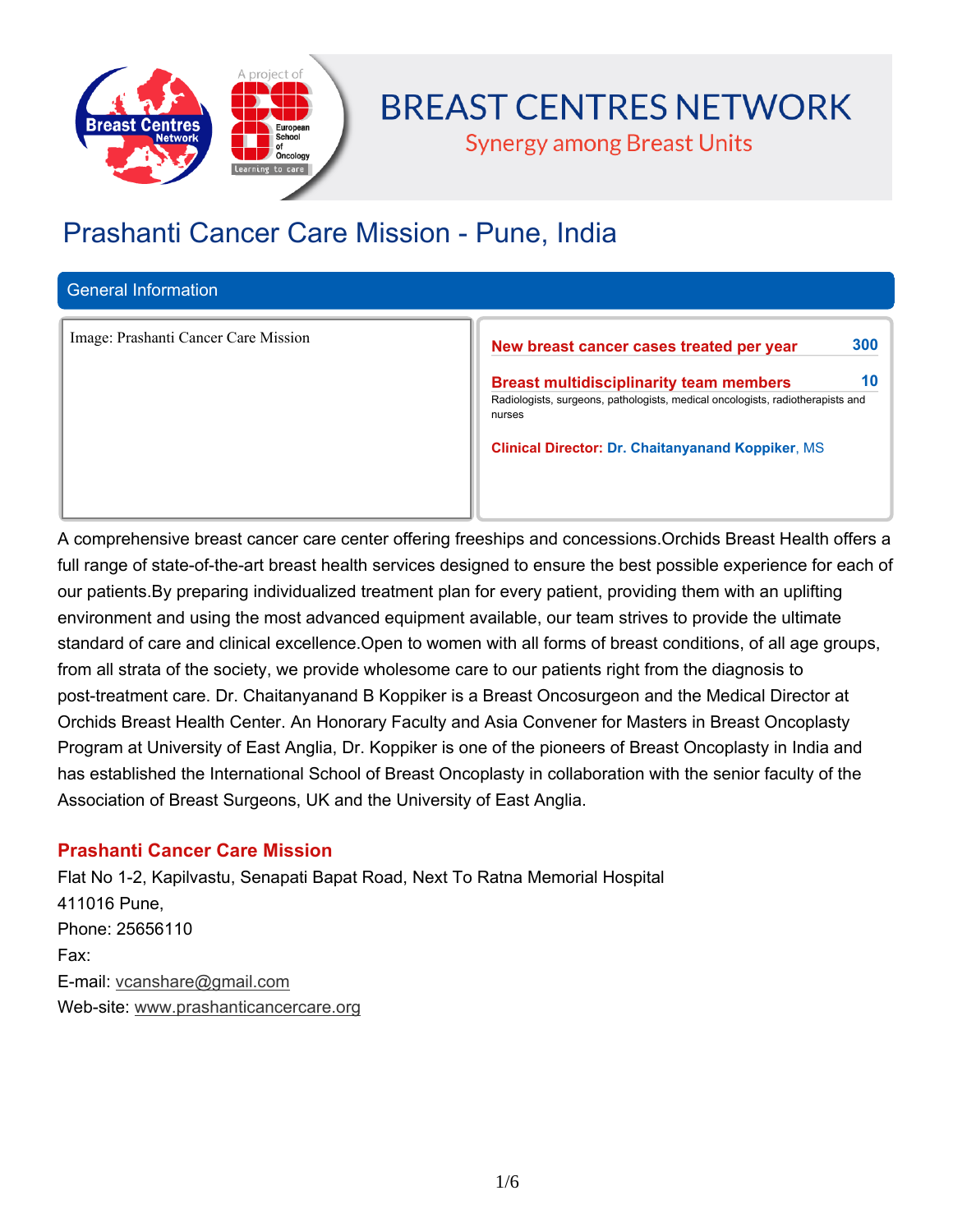Prashanti Cancer Care Mission

## **Available services**



#### **Breast Surgery**

**New operated cases per year (benign and malignant) 175 Dedicated Breast Surgeons 2 Surgeons with more than 50 surgeries per year 2 Breast Surgery beds 0 Breast Nurse specialists 2 Outpatient surgery Intra-operative evaluation of sentinel node Reconstruction performed by Breast Surgeons Clinical Research**

#### **Primary technique for staging the axilla**

**Axillary lymph node dissection Sentinel lymph node biopsy: Blue dye technique Radio-tracer technique Blue dye + Radio-tracer Axillary sampling**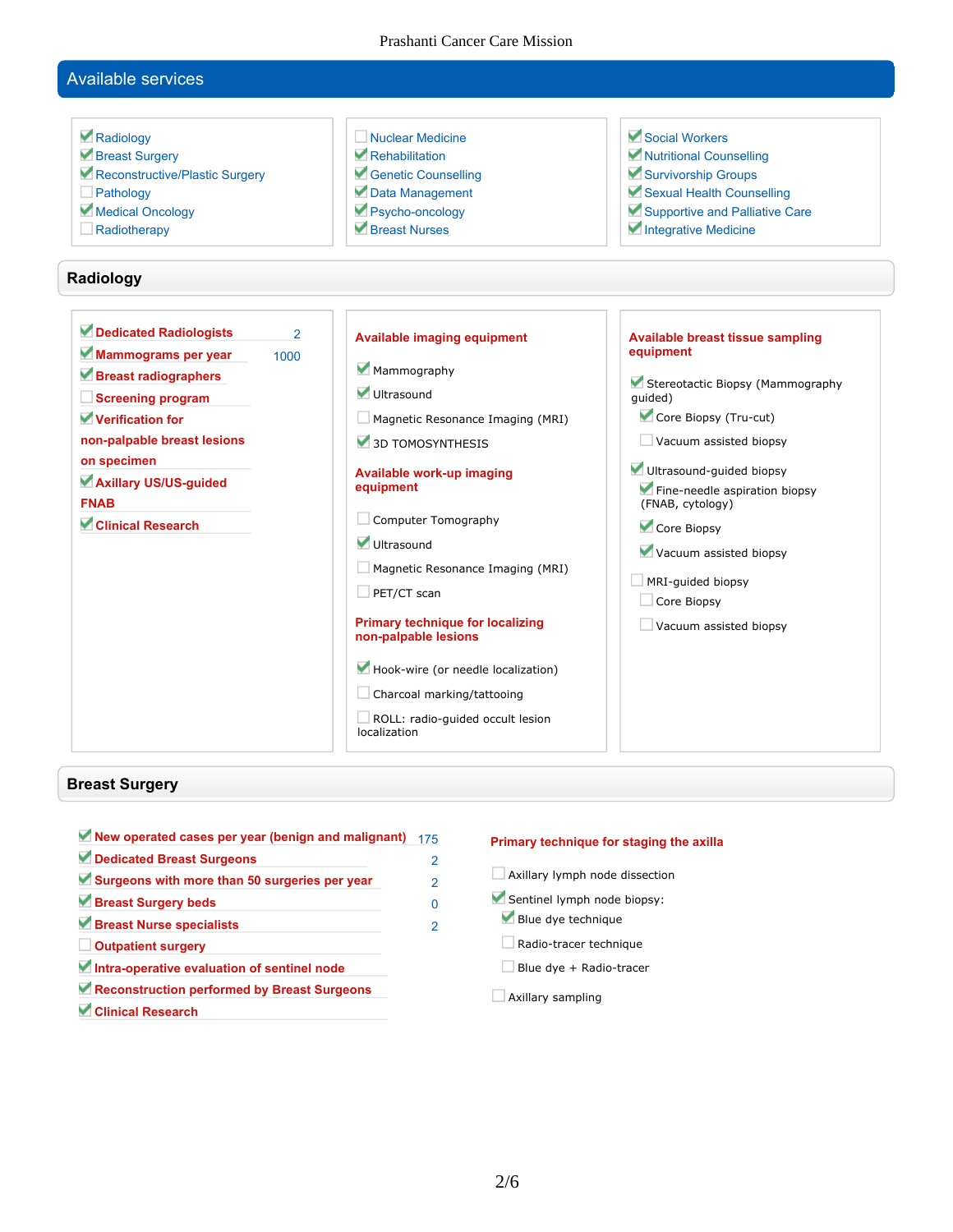| <b>Reconstructive/Plastic Surgery</b>                                 |                |                                                                                                                                                                                                                                                                                        |
|-----------------------------------------------------------------------|----------------|----------------------------------------------------------------------------------------------------------------------------------------------------------------------------------------------------------------------------------------------------------------------------------------|
| Reconstructive/Plastic surgeons<br>Immediate Reconstruction available | $\overline{2}$ | Type of breast reconstructive surgery available<br>Remodelling after breast-conserving surgery<br>Reconstruction after mastectomy:<br>Two-stage reconstruction (tissue expander followed by<br>implant)<br>One-stage reconstruction<br>Autogenous tissue flap<br>Latissimus dorsi flap |
|                                                                       |                | Transverse rectus abdominis (TRAM)<br>Free-flaps (free TRAM, DIEP, SIEA, gluteal, etc.)<br>Surgery on the contralateral breast for symmetry<br>Oncoplastic breast surgery                                                                                                              |
| <b>Pathology</b>                                                      |                |                                                                                                                                                                                                                                                                                        |

**This department/service is not available.**

**Medical Oncology**

**Dedicated Breast Medical Oncologists 1**

**Outpatient systemic therapy**

**Clinical Research**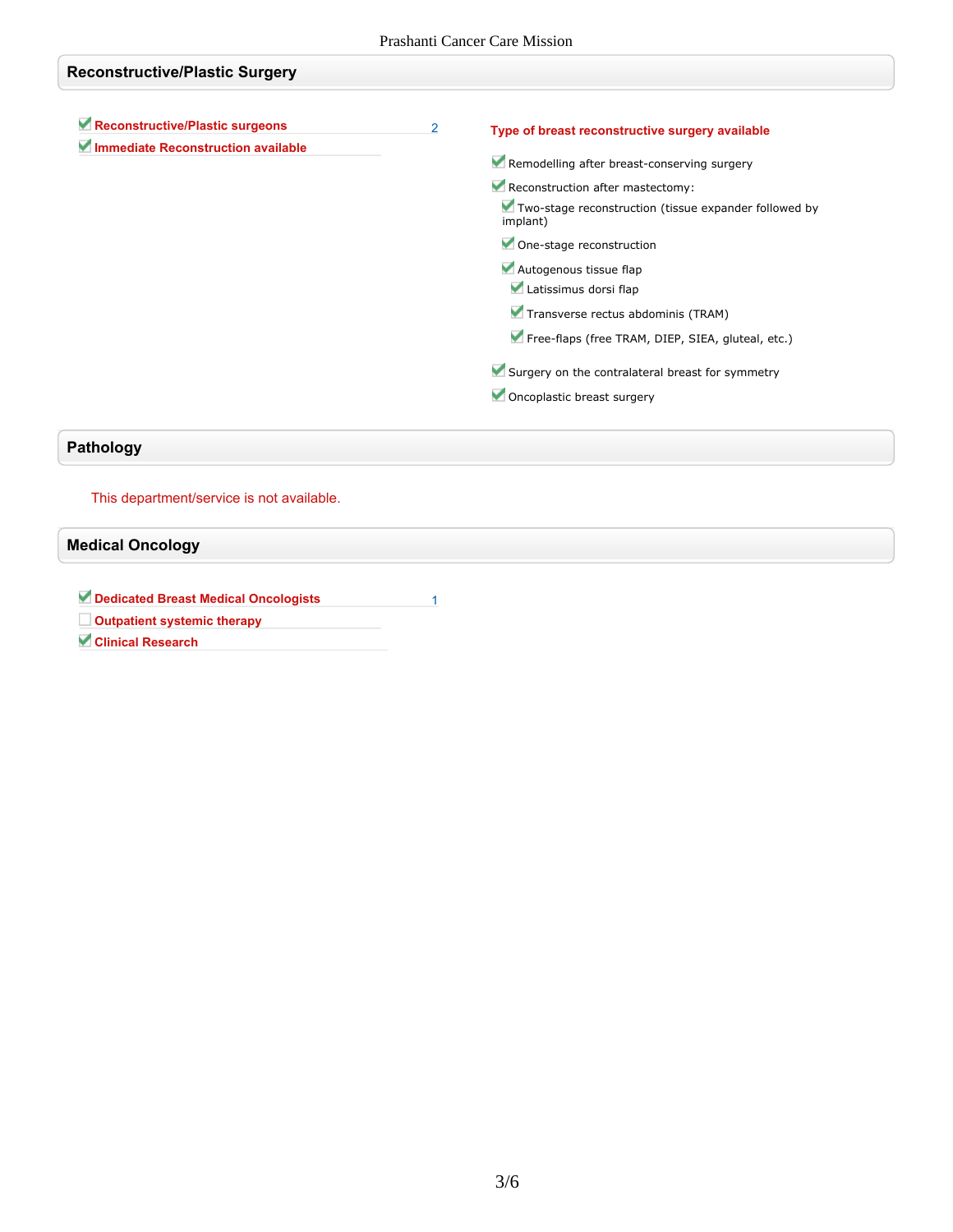### **Radiotherapy**

**This department/service is not available.**

#### **Multidisciplinary Meeting (MDM) / Tumour Board (TB)**

| <b>Regular MDM/TB for case management discussion</b> | Specialties/services participating in MDM/TB |
|------------------------------------------------------|----------------------------------------------|
| $\Box$ Twice a week                                  | Radiology                                    |
| $\Box$ Weekly                                        | Breast Surgery                               |
| Every two weeks                                      | Reconstructive/Plastic Surgery               |
| Other Schedule                                       | Pathology                                    |
| <b>Cases discussed at MDM/TB</b>                     | Medical Oncology                             |
|                                                      | Radiotherapy                                 |
| Preoperative cases                                   | <b>Genetic Counselling</b>                   |
| Postoperative cases                                  | Breast Nurse Service                         |
|                                                      | Psycho-oncology                              |
|                                                      |                                              |

## **Further Services and Facilities**

#### **Nuclear Medicine**

- **Lymphoscintigraphy**
- **Bone scan**
- **Positron Emission Tomography (PET)**
- **PET/CT scan**

#### **Rehabilitation**

- **Prosthesis service**
- **Physiotherapy**
- **Lymph-oedema treatment**

#### **Genetic Counselling**

**Specialist Providing Genetic Counselling/Risk assessment service:**

- **Dedicated Clinical Geneticist**
- **Medical Oncologist**
- **Breast Surgeon**
- **General Surgeon**
- **Gynaecologist**
- **Genetic Testing available**
- **Surveillance program for high-risk women**

#### **Data Management**

- **Database used for clinical information**
- **Data manager available**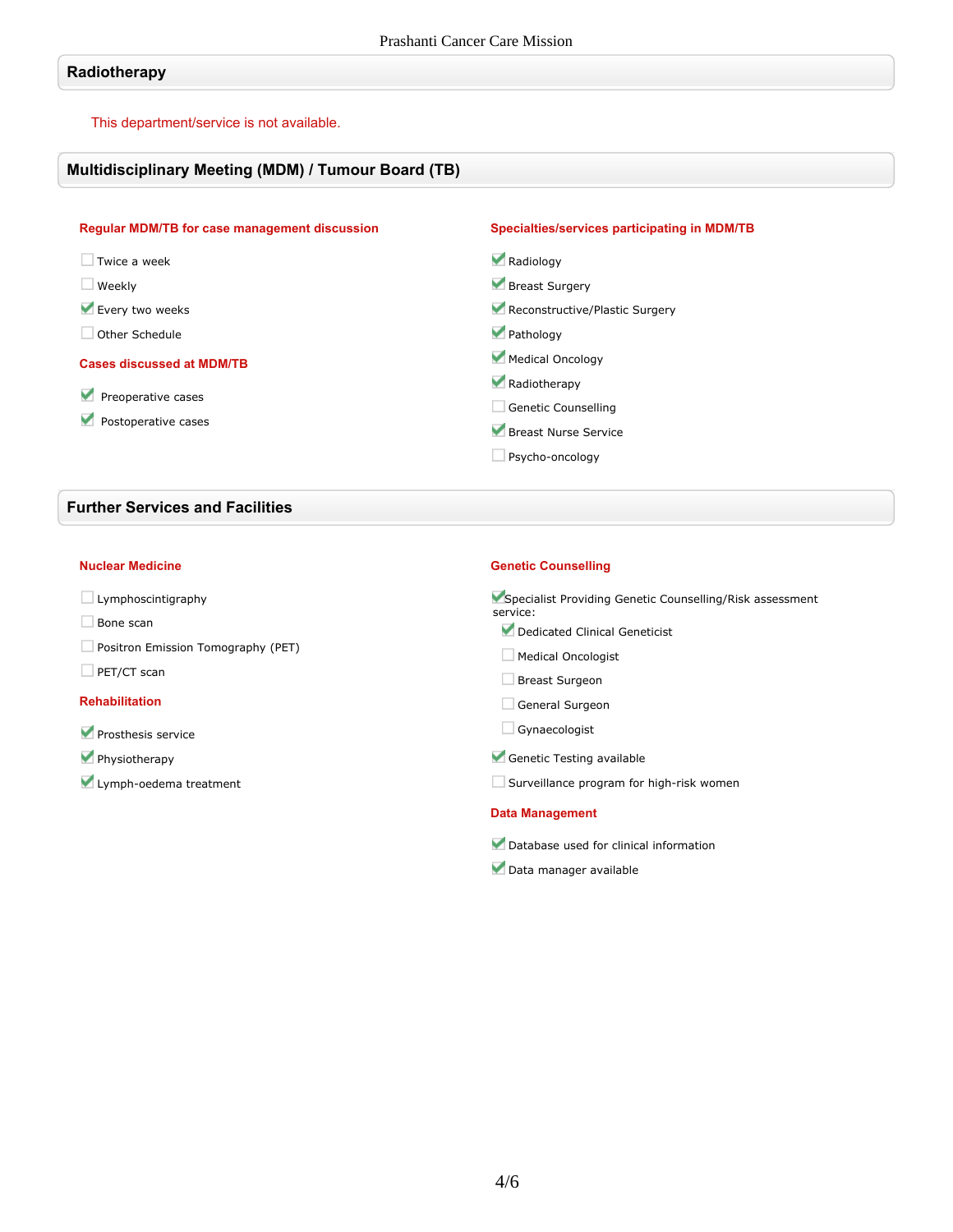#### Prashanti Cancer Care Mission

| <b>Contact details</b>                         |                                                                           |                                     |                |
|------------------------------------------------|---------------------------------------------------------------------------|-------------------------------------|----------------|
| <b>Clinical Director</b>                       |                                                                           |                                     |                |
| Dr. Chaitanyanand Koppiker, MS                 | Surgeon                                                                   | dr.koppiker@prashanticancercare.org | 9822674040     |
| Radiology                                      |                                                                           |                                     |                |
| Beenu Verghese, DrPH                           | <b>Consultant Radiologist</b>                                             | johnbeenu@yahoo.com                 | +91-9823066609 |
| <b>Breast Surgery</b>                          |                                                                           |                                     |                |
| Chaitanyanand Koppiker, MS                     | Managing Trustee and Medical Director dr.koppiker@prashanticancercare.org |                                     | 9822674040     |
| <b>Reconstructive Surgery</b>                  |                                                                           |                                     |                |
| Chaitanyanand Chaitanyanand B.<br>Koppiker, MS | Managing Trustee and Medical Director dr.koppiker@prashanticancercare.org |                                     | 9822674040     |
| <b>Medical Oncology</b>                        |                                                                           |                                     |                |
| Chetan Deshmukh, DNB, MD                       | drchetandeshmukh@gmail.com                                                |                                     | 98508 11449    |